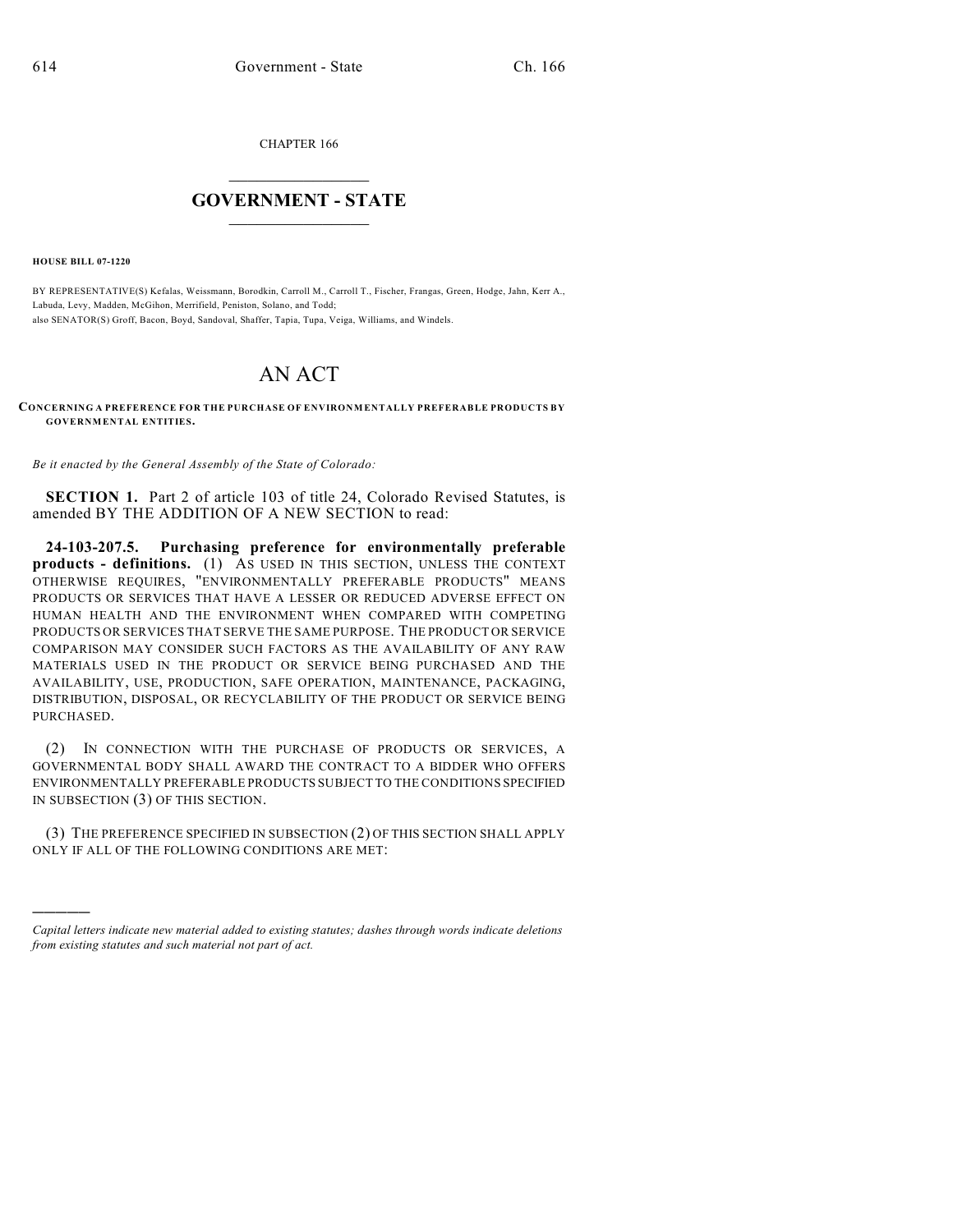(a) THE QUALITY OF THE ENVIRONMENTALLY PREFERABLE PRODUCTS MEETS THE SPECIFICATION OF THE BID.

(b) THE ENVIRONMENTALLY PREFERABLE PRODUCTS ARE SUITABLE FOR THE USE REQUIRED BY THE PURCHASING ENTITY.

(c) ANY BIDDER ABLE TO OFFER ENVIRONMENTALLY PREFERABLE PRODUCTS IS ABLE TO SUPPLY SUCH PRODUCTS IN SUFFICIENT QUANTITY, AS INDICATED IN THE INVITATION FOR BIDS.

(d) THE BID OR QUOTED PRICE FOR ENVIRONMENTALLY PREFERABLE PRODUCTS DOES NOT EXCEED THE LOWEST BID OR QUOTED PRICE FOR PRODUCTS THAT ARE NOT ENVIRONMENTALLY PREFERABLE BY MORE THAN FIVE PERCENT.

(e) THE HEAD OF THE GOVERNMENTAL BODY OR OTHER OFFICIAL CHARGED BY LAW WITH THE DUTY TO PURCHASE PRODUCTS HAS MADE A DETERMINATION THAT THE GOVERNMENTAL BODY IS ABLE TO PURCHASE THE ENVIRONMENTALLY PREFERABLE PRODUCTS OUT OF THE GOVERNMENTAL BODY'S EXISTING BUDGET WITHOUT ANY FURTHER SUPPLEMENTAL OR ADDITIONAL APPROPRIATION.

(f) SELECTING AN ENVIRONMENTALLY PREFERABLE PRODUCT WOULD NOT BE OTHERWISE DISADVANTAGEOUS TO THE STATE UPON CONSIDERATION OF ANY ONE OR MORE OF THE FACTORS SPECIFIED IN PARAGRAPHS (a) TO (e) OF THIS SUBSECTION (3), SINGLY OR IN COMBINATION.

(4) IF THE BID OR QUOTED PRICE FOR ENVIRONMENTALLY PREFERABLE PRODUCTS EXCEEDS THE BID OR QUOTED PRICE FOR PRODUCTS THAT ARE NOT ENVIRONMENTALLY PREFERABLE BY MORE THAN FIVE PERCENT, A GOVERNMENTAL BODY MAY AWARD THE CONTRACT TO A BIDDER WHO OFFERS ENVIRONMENTALLY PREFERABLE PRODUCTS WHERE THE GOVERNMENTAL BODY DEMONSTRATES, ON THE BASIS OF A COST OF OWNERSHIP LIFE-CYCLE ANALYSIS, THAT LONG-TERM SAVINGS TO THE STATE WILL RESULT FROM ENVIRONMENTALLY PREFERABLE PURCHASING IN ACCORDANCE WITH THE REQUIREMENTS OF THIS SECTION. NOTHING IN THIS SECTION SHALL REQUIRE THAT A GOVERNMENTAL BODY PERFORM A COST OF OWNERSHIP LIFE-CYCLE ANALYSIS IN CONNECTION WITH THE PURCHASE OF ANY PRODUCTS.

(5) (a) ANY BIDDER THAT SEEKS TO QUALIFY FOR THE PREFERENCE CREATED BY SUBSECTION (2) OF THIS SECTION SHALL PROVIDE DOCUMENTATION TO THE GOVERNMENTAL BODY INVITING THE BID THAT THE PRODUCTS OFFERED BY THE BIDDER ARE ENVIRONMENTALLY PREFERABLE. THIS REQUIREMENT MAY BE SATISFIED BY SUBMISSION OF ANY OF THE FOLLOWING:

(I) A COST OF OWNERSHIP LIFE-CYCLE ANALYSIS CONDUCTED ON THE APPLICABLE PRODUCT OR SERVICE THAT HAS BEEN CONDUCTED IN ACCORDANCE WITH APPLICABLE STANDARDS AS DETERMINED BY THE PURCHASING GOVERNMENTAL BODY OR BY THE INTERNATIONAL ORGANIZATION FOR STANDARDIZATION OR ANY SUCCESSOR ORGANIZATION;

(II) A REFERENCE TO AN EXISTING ENVIRONMENTALLY PREFERABLE PRODUCT LIST MAINTAINED BY A STATE OR THE FEDERAL GOVERNMENT THAT CONTAINS THE PRODUCT OR SERVICE; OR